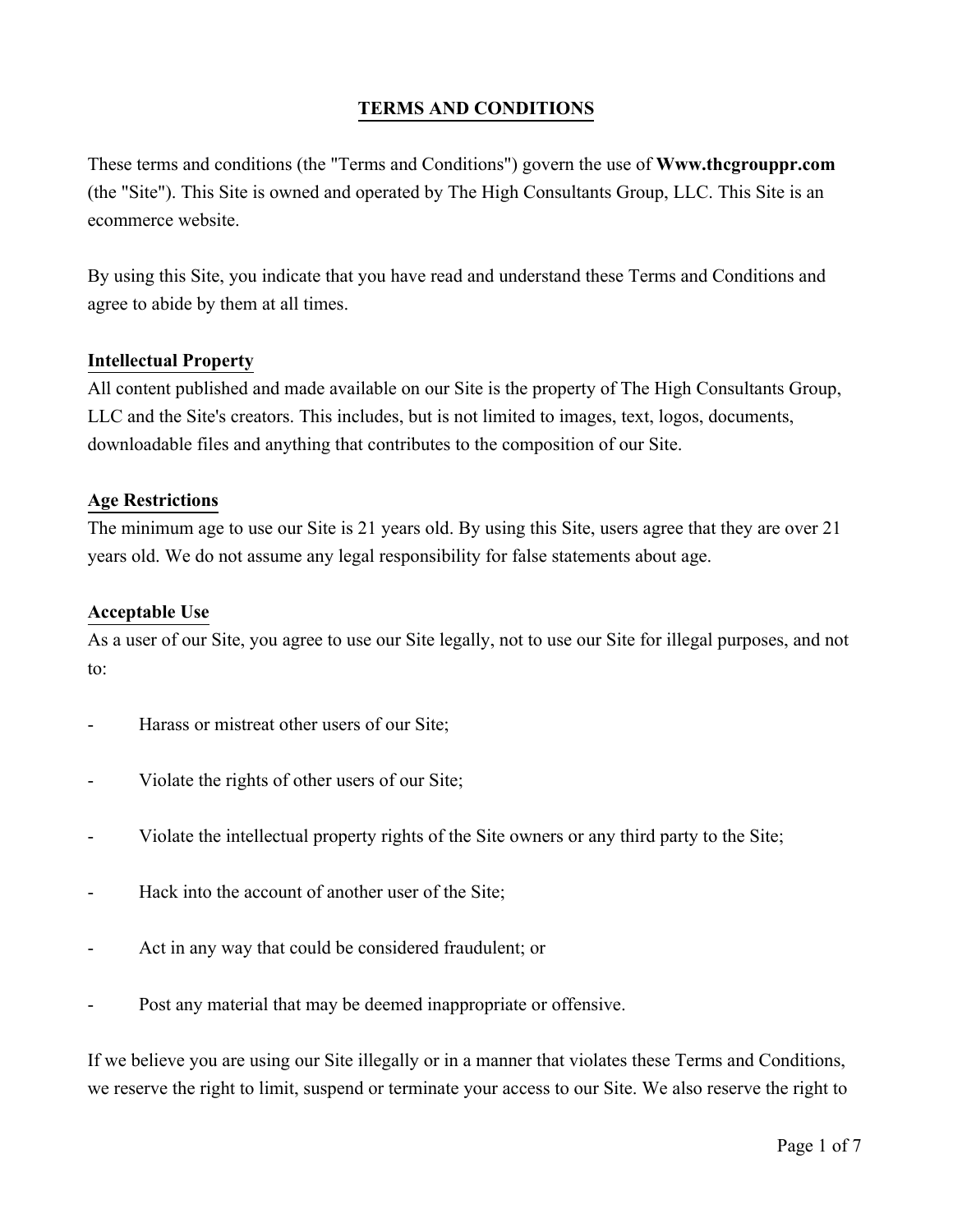take any legal steps necessary to prevent you from accessing our Site.

#### **User Contributions**

Users may post the following information on our Site:

- Public comments; and
- Reviews.

By posting publicly on our Site, you agree not to act illegally or violate these Terms and Conditions.

#### **Accounts**

When you create an account on our Site, you agree to the following:

- 1. You are solely responsible for your account and the security and privacy of your account, including passwords or sensitive information attached to that account; and
- 2. All personal information you provide to us through your account is up to date, accurate, and truthful and that you will update your personal information if it changes.

We reserve the right to suspend or terminate your account if you are using our Site illegally or if you violate these Terms and Conditions.

#### **Sale of Goods And Services**

These Terms and Conditions govern the sale of goods and services available on our Site.

The following goods are available on our Site:

3D printed accessories.

The following services are available on our Site:

- 3D printing;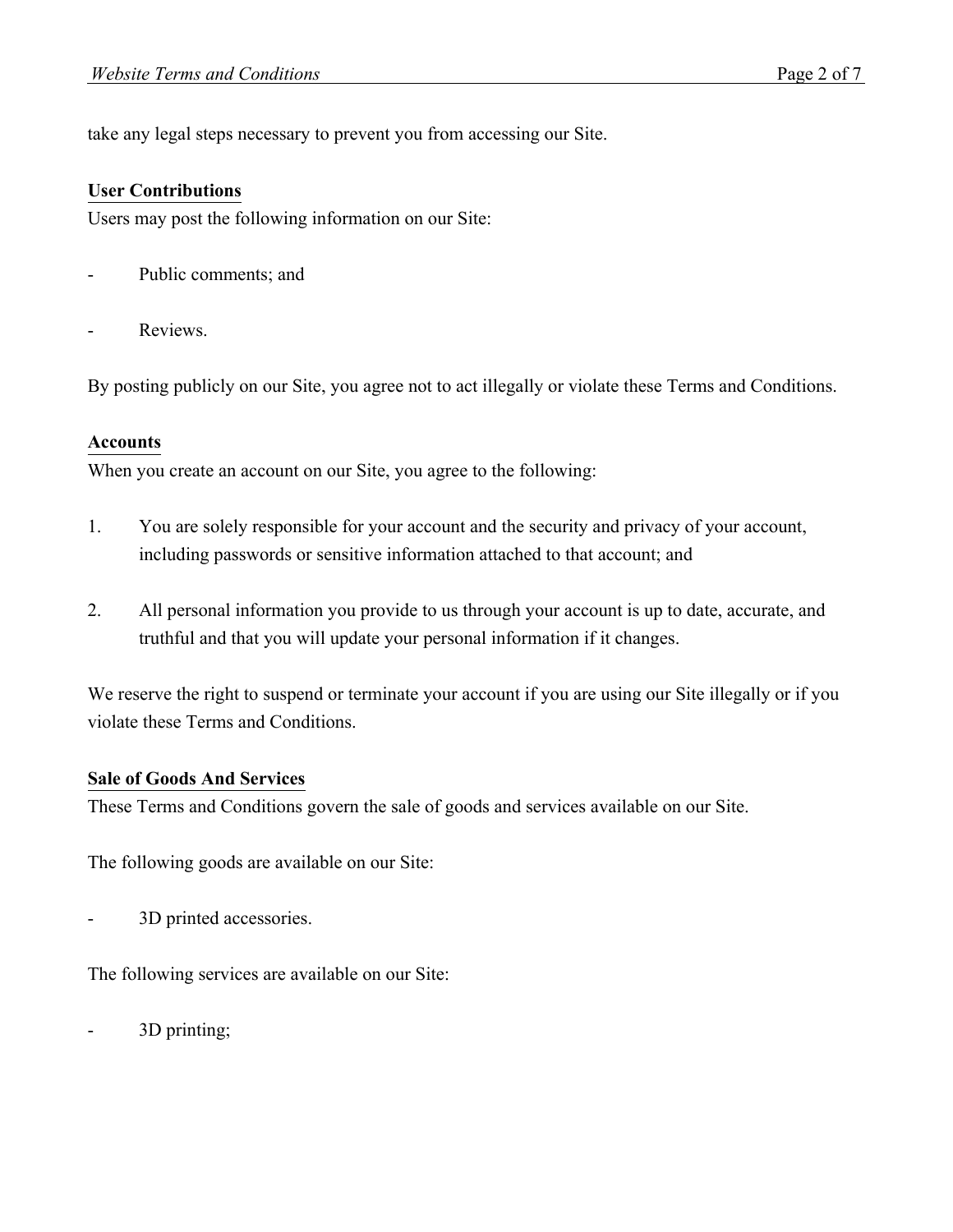- 3D Prototyping; and
- Product design consultations.

The services will be paid for in full when the services are ordered.

These Terms and Conditions apply to all the goods and services that are displayed on our Site at the time you access it. This includes all products listed as being out of stock. All information, descriptions, or images that we provide about our goods and services are as accurate as possible. However, we are not legally bound by such information, descriptions, or images as we cannot guarantee the accuracy of all goods and services we provide. You agree to purchase goods and services from our Site at your own risk.

We reserve the right to modify, reject or cancel your order whenever it becomes necessary. If we cancel your order and have already processed your payment, we will give you a refund equal to the amount you paid. You agree that it is your responsibility to monitor your payment instrument to verify receipt of any refund.

## **Third Party Goods and Services**

Our Site may offer goods and services from third parties. We cannot guarantee the quality or accuracy of goods and services made available by third parties on our Site.

## **User Goods and Services**

Our Site allows users to sell goods and services. We do not assume any responsibility for the goods and services users sell on our Site. We cannot guarantee the quality or accuracy of any goods and services sold by users on our Site. However, if we are made aware that a user is violating these Terms and Conditions, we reserve the right to suspend or prohibit the user from selling goods and services on our Site.

# **Free Trial**

We offer the following free trial of our goods and services: Our first design consultation is FREE. The designs developed by THC GROUP during this free consultation are owned by THC GROUP.

At the end of your free trial, the following will occur: After our free consultation, you can procure our services at our rates or decide not to develop the idea.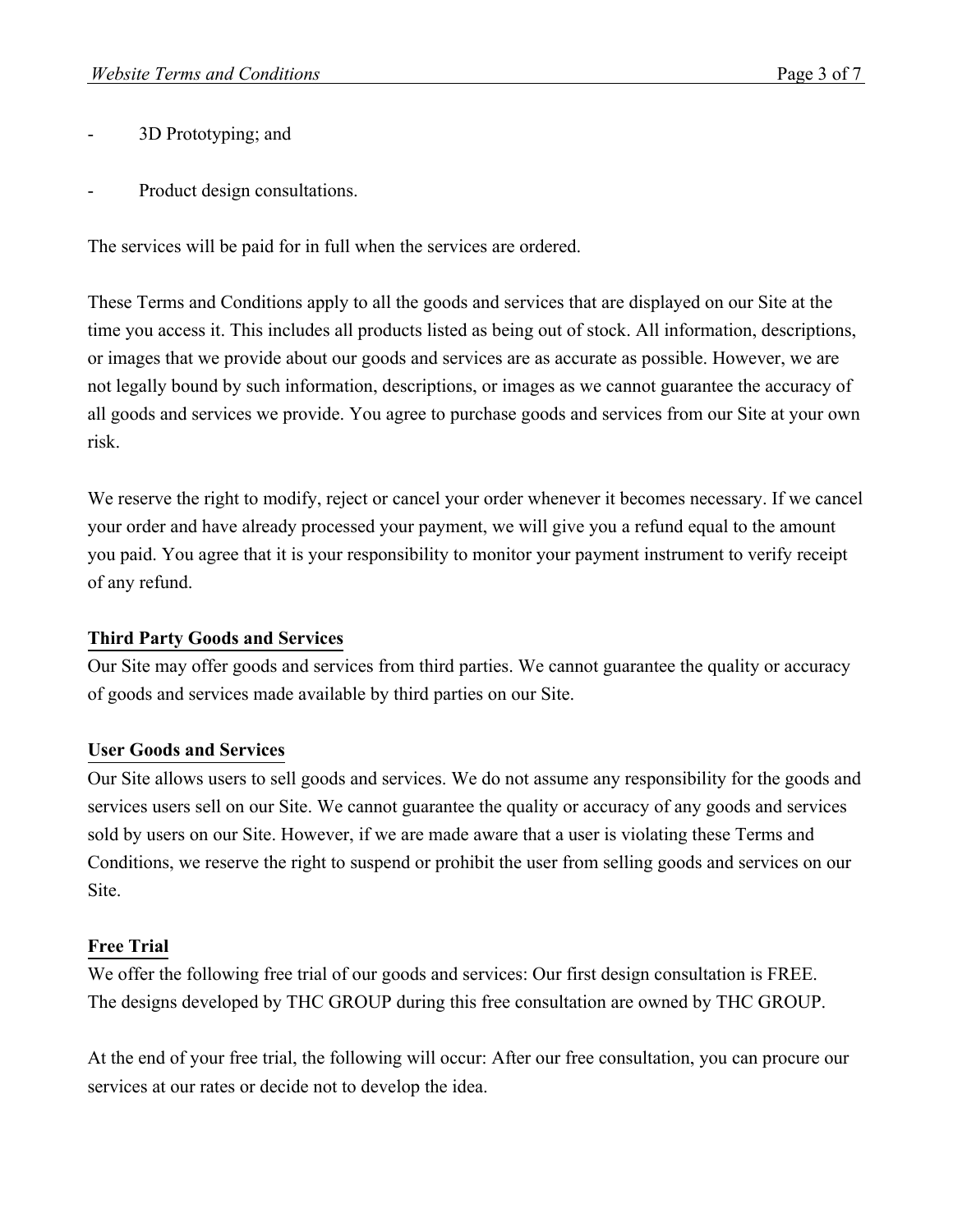To cancel your free trial, please follow these steps: Let us know at the end of the consultation.

## **Payments**

We accept the following payment methods on our Site:

- Credit Card; and
- PayPal.

When you provide us with your payment information, you authorize our use of and access to the payment instrument you have chosen to use. By providing us with your payment information, you authorize us to charge the amount due to this payment instrument.

If we believe your payment has violated any law or these Terms and Conditions, we reserve the right to cancel or reverse your transaction.

### **Shipping and Delivery**

When you purchase goods from our Site, the goods will be delivered through one of the following methods:

Standard delivery by USPS. Takes 5-10 business days..

Delivery will take place as soon as reasonably possible, depending on the delivery method selected. Delivery times may vary due to unforseen circumstances. Please note that delivery times do not include weekends and statutory holidays.

You will be required to pay delivery charges in addition to the price for the goods you purchase.

If you purchase goods from us for delivery to a destination outside the United States your purchase may be subject to import duties and taxes applied by the destination country. You are responsible for paying any such duties or taxes. Please contact your local customs office for more information before making a purchase. We are not responsible for the payment of any such duties or taxes and are not liable for any failure by you to pay them.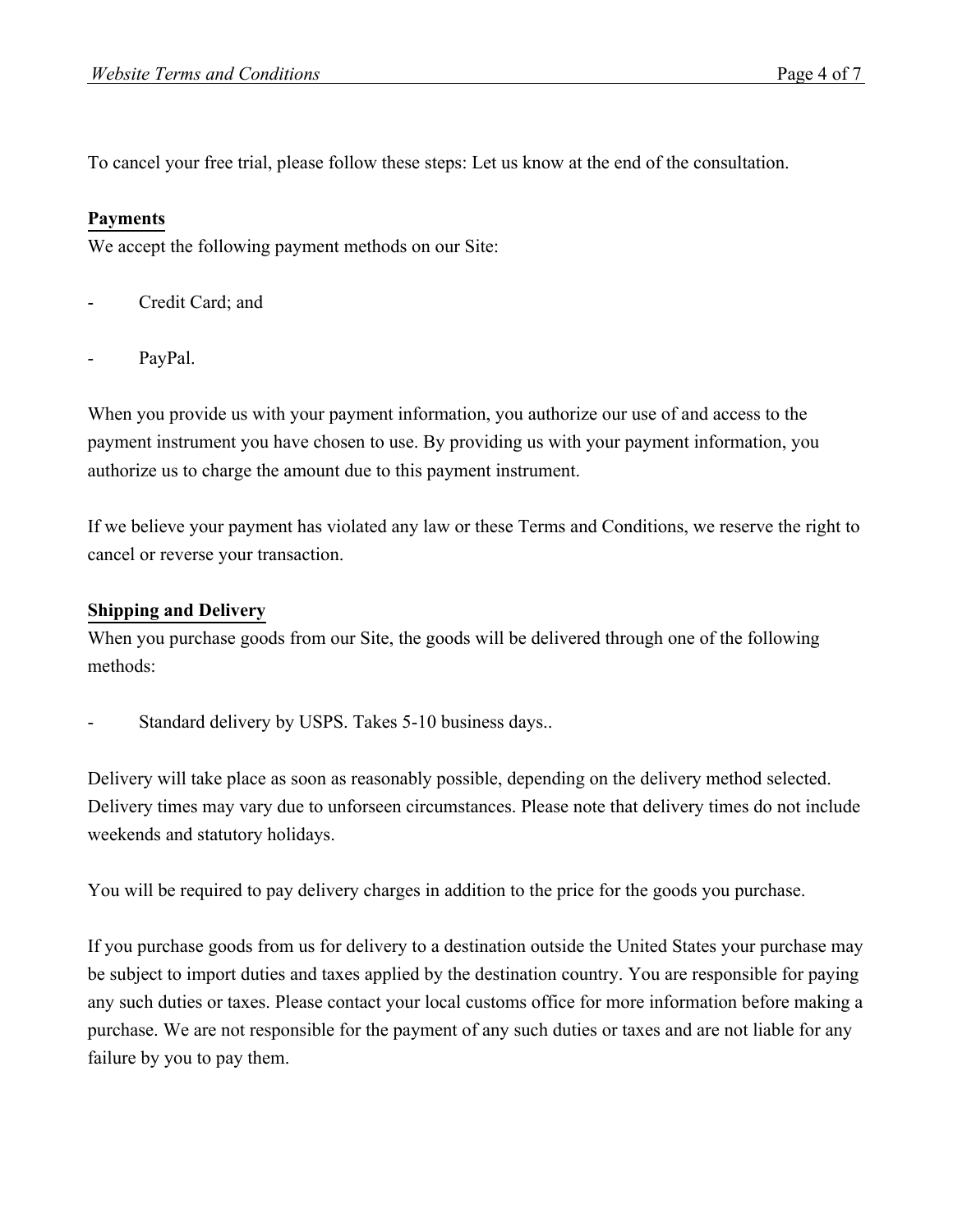You are required to provide us with a complete and accurate delivery address, including the name of the recipient. We are not liable for the delivery of your goods to the wrong address or wrong person as a result of you providing us with inaccurate or incomplete information.

## **Refunds**

#### Refunds for Goods

Refund requests must be made within 30 days after receipt of your goods.

We accept refund requests for goods sold on our Site for any of the following reasons:

- Good is broken; or
- Good does not match description.

Refunds do not apply to the following goods:

Sale items...

#### Refunds for Services

We provide refunds for services sold on our Site as follows:

The services will be fully refunded if the services are cancelled at least 48 hours before the services were scheduled to be provided.

#### **Returns**

Returns can be made in person at the following location(s): Mayagüez, Puerto Rico.

Returns can be made by mail. To return a good by mail, follow the following procedure: Pack your goods and go to your nearest post office and pay the necessary postage.

Use this address for returning products: 3021 Carr #351 Bo Miradero Hills, Mayaguez, PR 00680.

#### **Consumer Protection Law**

Where any consumer protection legislation in your jurisdiction applies and cannot be excluded, these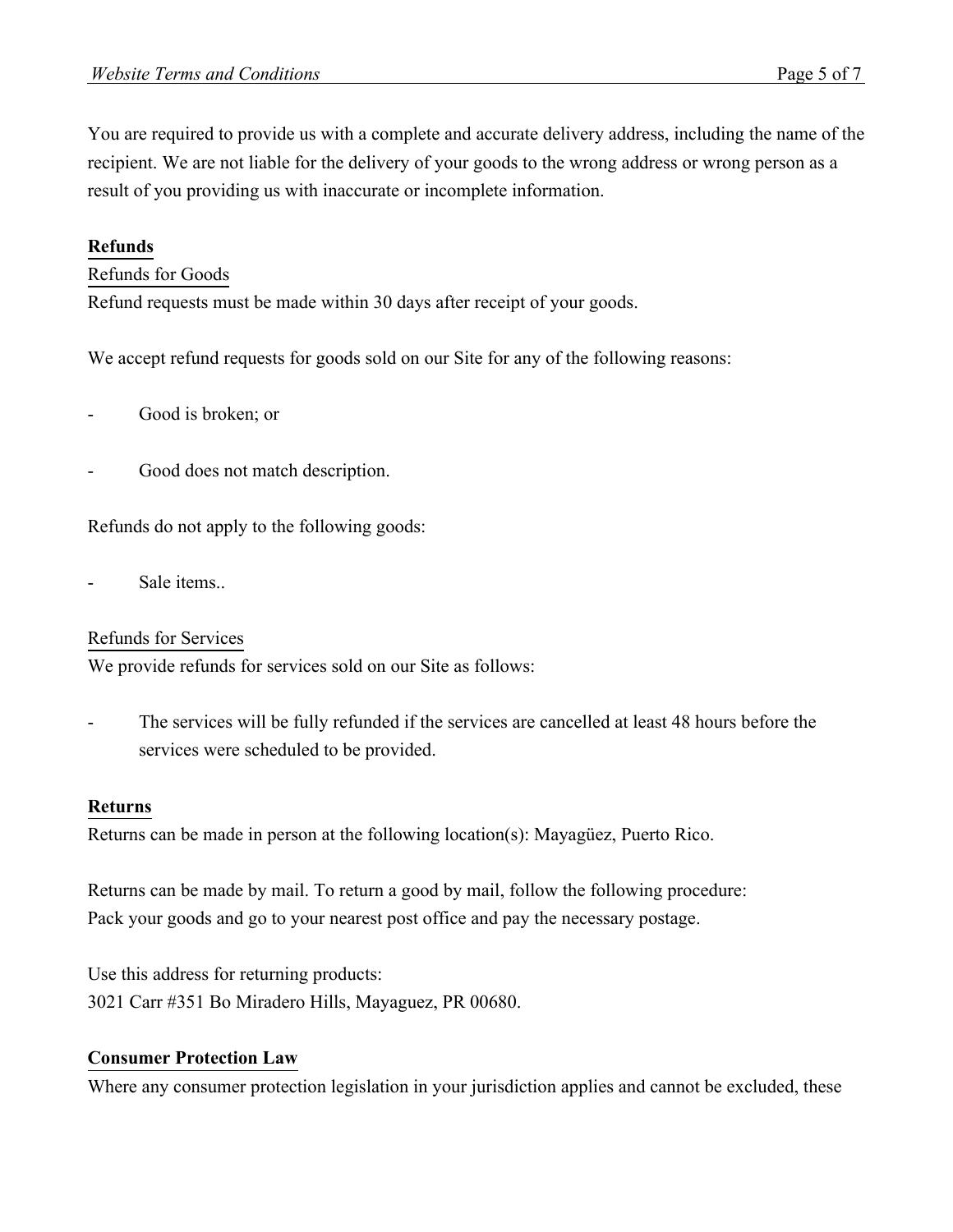Terms and Conditions will not limit your legal rights and remedies under that legislation. These Terms and Conditions will be read subject to the mandatory provisions of that legislation. If there is a conflict between these Terms and Conditions and that legislation, the mandatory provisions of the legislation will apply.

## **Links to Other Websites**

Our Site contains links to third party websites or services that we do not own or control. We are not responsible for the content, policies, or practices of any third party website or service linked to on our Site. It is your responsibility to read the terms and conditions and privacy policies of these third party websites before using these sites.

# **Limitation of Liability**

The High Consultants Group, LLC and our directors, officers, agents, employees, subsidiaries, and affiliates will not be liable for any actions, claims, losses, damages, liabilities and expenses including legal fees from your use of the Site.

## **Indemnity**

Except where prohibited by law, by using this Site you indemnify and hold harmless The High Consultants Group, LLC and our directors, officers, agents, employees, subsidiaries, and affiliates from any actions, claims, losses, damages, liabilities and expenses including legal fees arising out of your use of our Site or your violation of these Terms and Conditions.

# **Applicable Law**

These Terms and Conditions are governed by the laws of the Commonwealth of Puerto Rico.

## **Severability**

If at any time any of the provisions set forth in these Terms and Conditions are found to be inconsistent or invalid under applicable laws, those provisions will be deemed void and will be removed from these Terms and Conditions. All other provisions will not be affected by the removal and the rest of these Terms and Conditions will still be considered valid.

## **Changes**

These Terms and Conditions may be amended from time to time in order to maintain compliance with the law and to reflect any changes to the way we operate our Site and the way we expect users to behave on our Site. We will notify users by email of changes to these Terms and Conditions or post a